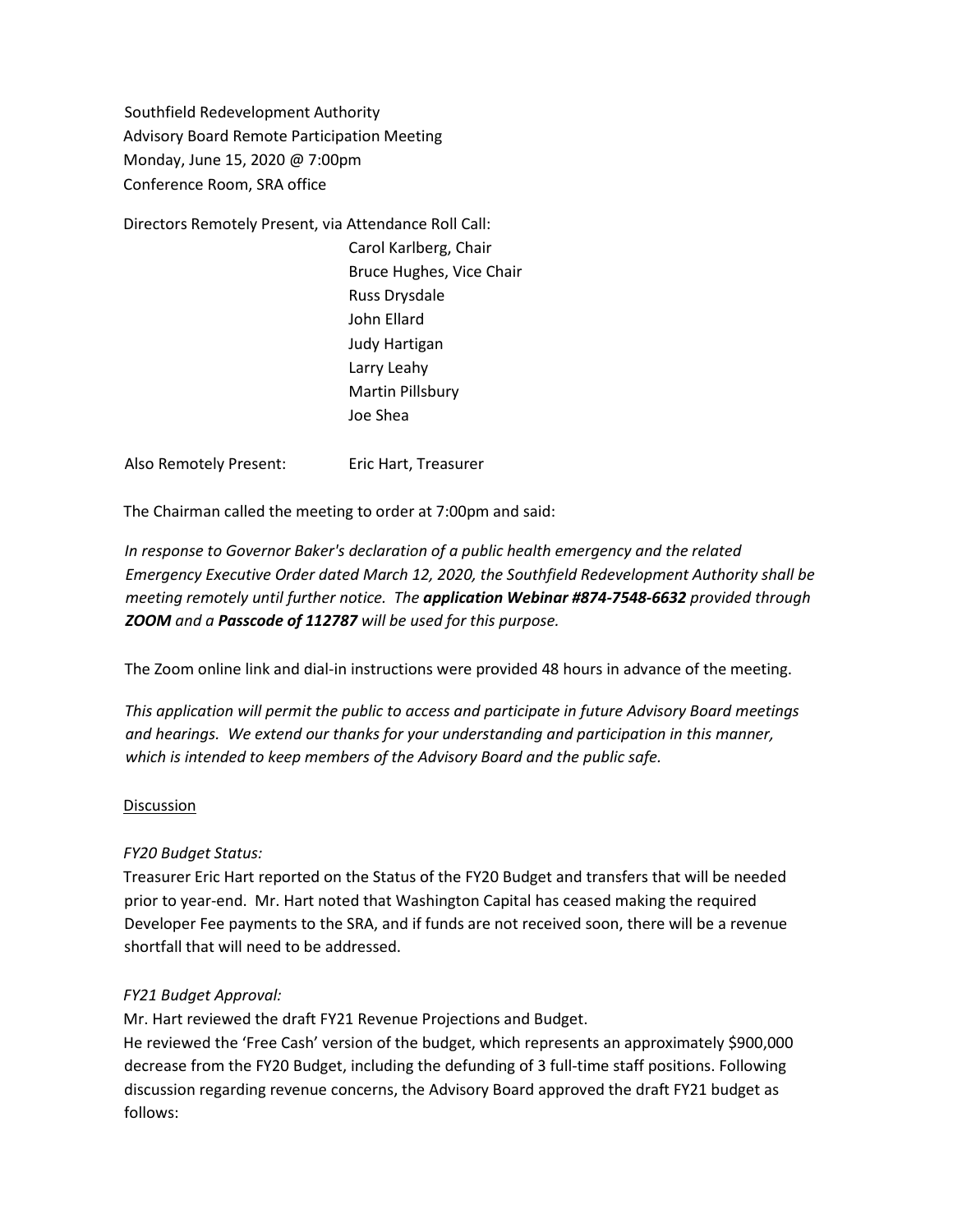To recommend that the Board of Directors approve the FY21 General Fund Budget of \$2,022,861.59 including:

Board of Directors Budget of \$75,000 Motion to approve Joe Shea,  $2<sup>nd</sup>$  Russ Drysdale, Unanimously approved through roll call vote Bruce, Martin, Larry, John, Judy, Carol, Joe, Russ

Executive Office Budget of \$25,750 Motion to approve Joe Shea,  $2<sup>nd</sup>$  Russ Drysdale, Unanimously approved through roll call vote Bruce, Martin, Larry, John, Judy, Carol, Joe, Russ

Reserve Fund of \$50,000.00 Motion to approve Joe Shea,  $2<sup>nd</sup>$  Russ Drysdale, Unanimously approved through roll call vote Bruce, Martin, Larry, John, Judy, Carol, Joe, Russ

Finance Budget of \$156,450 Motion to approve Joe Shea, 2<sup>nd</sup> Russ Drysdale, Unanimously approved through roll call Bruce, Martin, Larry, John, Judy, Carol, Joe, Russ

Legal Budget of \$100,000 Motion to approve Joe Shea, 2<sup>nd</sup> Russ Drysdale, Unanimously approved through roll call Bruce, Martin, Larry, John, Judy, Carol

Information Technology Budget of \$19,700 Motion to approve Joe Shea,  $2^{nd}$  Russ Drysdale, Unanimously approved through roll call Bruce, Martin, Larry, John, Judy, Carol, Joe, Russ

Planning Budget of \$142,620 Motion to approve Joe Shea, 2<sup>nd</sup> Russ Drysdale, Unanimously approved through roll call Bruce, Martin, Larry, John, Judy, Carol, Joe, Russ

Pension, Benefits and Ins. Budget of \$229,856 Motion to approve Joe Shea, 2<sup>nd</sup> Russ Drysdale, Unanimously approved through roll call Bruce, Martin, Larry, John, Judy, Carol, Joe, Russ